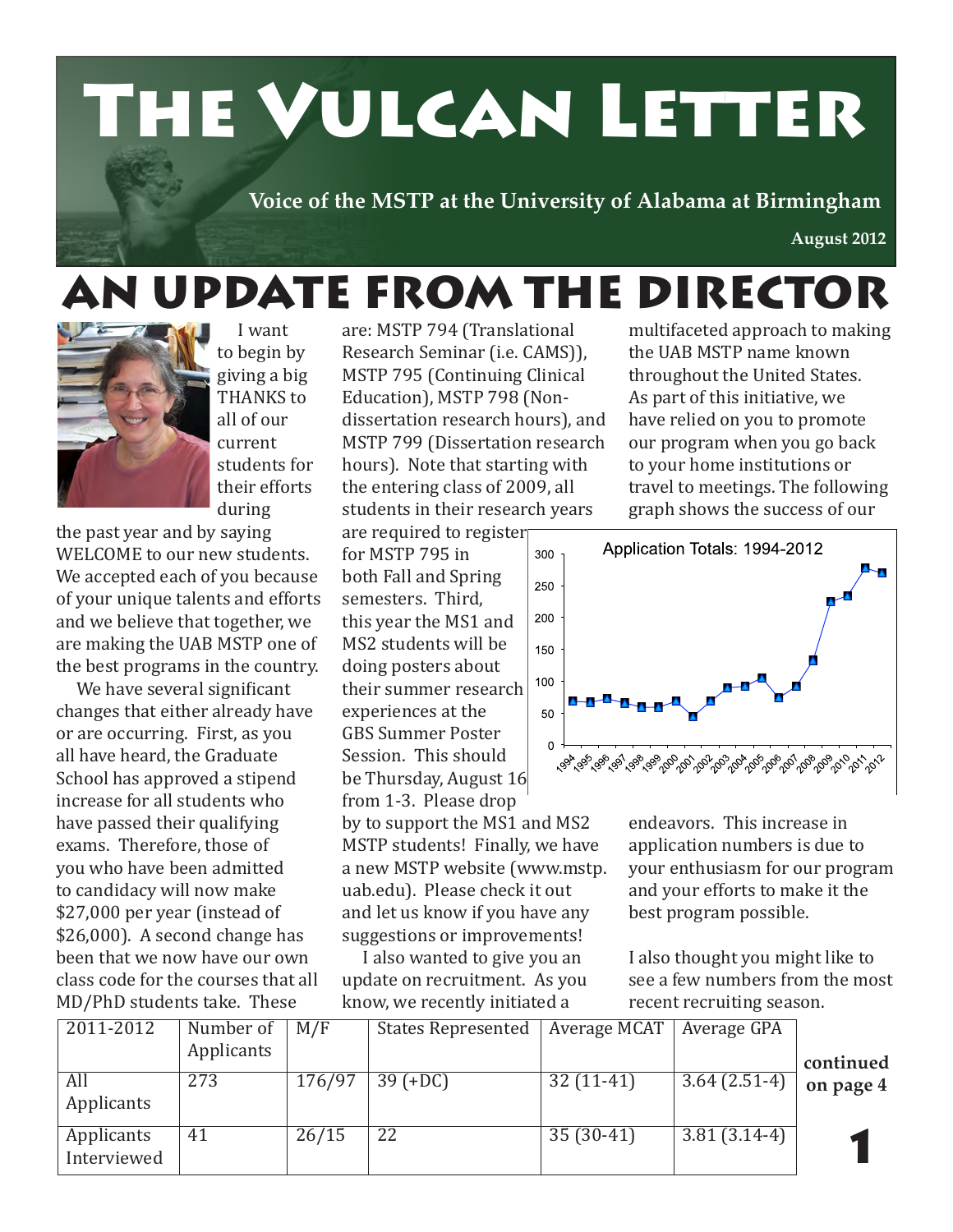## incoming class of 2020

*compiled by Jarrod Meadows*



### **Evida Dennis**

Evida graduated from George **Washington University** in 2009 with a B.S. in

Biology, and then completed an M.S. in Biology at UAB. She is currently interested in immunology and pediatrics. During her previous research, she examined *Streptococcus pneumoniae* biofilm formation in patients with cystic fibrosis. Evida enjoys cooking and martial arts, and she spends her time mentoring as a Big Sister.



### **Nicholas Eustace**

Nicholas graduated with a B.S. in Biology from the **University** of South

Florida in 2012. His research interests include cancer biology and mass spectrometry, and clinically he is interested in preventative medicine. Previously, he studied oncogenic signal transduction pathways involved in the pathogenesis of lung cancer. Nicholas likes to

4

spend most of his free time in activities such as sailing, scuba diving, and running.



### **Andrew Hardigan**

Andrew obtained a B.A. in Biology in 2010 from Colby College. **Following** 

his interest in immunology, he previously studied signal transduction during T-cell activation. However, he has also been involved in other projects, from examining homologues of a *Vibrio cholera* protein to looking at how certain enzymes play a role in smoke-induced lung injury. Now that he's in Birmingham, Andrew is looking forward to exploring the kayaking and canoeing opportunities around the area as well as checking out the burgeoning microbreweries around town. He's also an avid practitioner of Brazilian jiu-jitsu.



### **Morgan Locy**

Morgan graduated with a B.A. in Biology from Capital **University** in 2009. His

research interests include cellular redox and computational science/systems biology. Following his interests in electron transfer, he examined how certain redox

systems effect pulmonary development in hyperoxia. Outside of lab, he has been involved in officiating/umpiring basketball and baseball. He is also the go-to guy for an excellent, brewinduced conversation.



**Kelsey Patterson**

Kelsey graduated from UAB in 2012 with a B.S. in Neuroscience. She

is very interested in glial cell function in the CNS and various neurological disorders such as Alzheimer's, Parkinson's, and Huntington's diseases. During her previous work here at UAB, she examined the regulatory function of MeCP2 in the hippocampus during adult learning and memory. Outside of school Kelsey enjoys volunteering with the Crisis Center and getting to try out many of Birmingham's tastiest dining establishments.



#### **Ryne Ramaker**

Ryne graduated from the **University** of Arkansas at Little Rock in

2012 with a B.S. in Biology and a B.A. in Chemistry. Due to his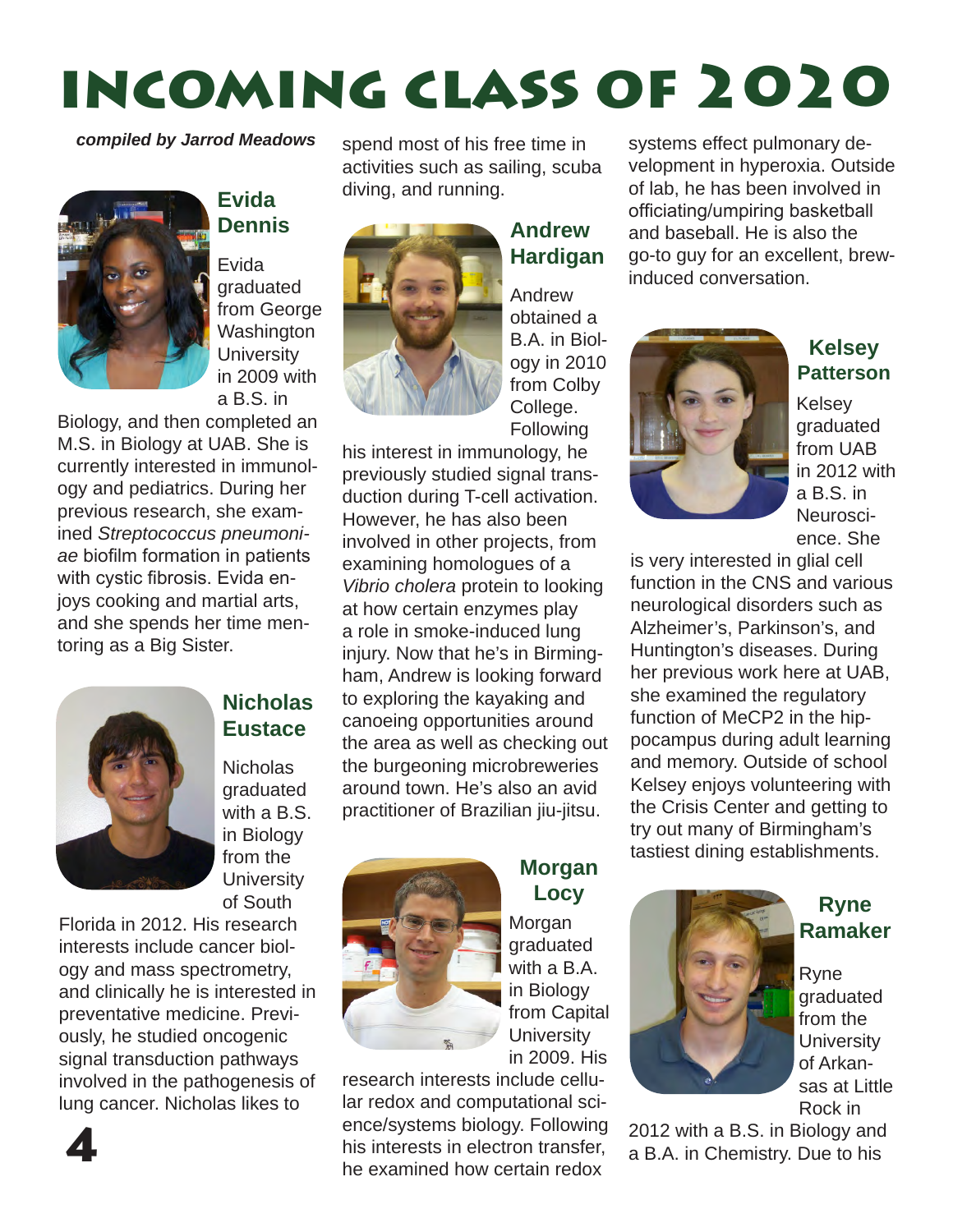interests in biochemistry and cancer biology, he has previously studied a specific type of antioxidant and also the effects of electromagnetic fields on hepatocellular carcinoma. Outside of work, Ryne runs, hikes, mountain bikes, goes caving, catches snakes and pretty much anything else you can do outside on a regular basis. If he's not busy being a Daniel Boone impersonator, you can probably find him studying or watching reruns of The Office.



### **Lindsay Turner**

Lindsay graduated with a B.S. in Biology and a B.A. in Sociology in 2011 from the

University of Mississippi. Before getting accepted into the MSTP, she was also a graduate student here at UAB. Her research interests include pharmacology and toxicology. Her previous research aimed to generate therapeutic targets from the endogenous secreted protein h-VAP; she also looked at the MARCKS protein and its role in survival pathways of irradiated tumor cells. Outside of school, Lindsay's primary activities involve her two horses, Pepper and Jester. She also dabbles in the tropical fish business; currently there are 16 tanks running in her apartment!



### **William Webb**

William obtained a B.S. in Biology from Millsaps College in 2012. His current

interest is in Neuroscience, specifically spinal cord injury and its related regenerative medicine aspects. His previous research aimed to elucidate the effects of dopamine-beta-hydroxylase inhibitors on rats addicted to cocaine. He also examined prenatal exposure to oxycodone on cognitive abilities in a rat model. William's extracurricular interests include literature, history, economics, physics, philosophy, botany, and Scotch whisky. Currently, he is co-authoring a book about the economics of college fraternities.

### Transfer **STUDENTS**



### **Carson Moseley** Carson graduated

from Wake Forest University in 2009 with a B.S. in Biology. He

is interested in the development and function of the immune system, with an emphasis on autoimmunity and immunopathology. His previous research focused on the role of IL-10 in mucosal immunity, and he has also worked on developing a tool for deciphering functions of non-coding elements in the mammalian genome. As an advanced transfer student in the MSTP, he is currently in the lab of Casey Weaver in the Department of Microbiology. Outside of the lab, Carson is working hard to maintain his relaxed nature by being an avid reader and movie goer.



### **Stephanie Robert**

**Stephanie** graduated with a B.S. in Biochemistry from Louisiana State **University** 

in 2008. She also obtained an M.S.B.M.S. in 2012 from the Center for Clinical and Translational Science here at UAB. Her research interests include oncology, neuroscience, and drug development. As the other advanced transfer student this year, she is working in the lab of Harald Sontheimer in the Department of Neurobiology. Her research is focused on investigating the effects of the cysteine/glutamate transporter system and its inhibition on glioblastoma multiforme growth, radiation resistance, and neurotoxicity. Outside of school Stephanie enjoys baking and cake decorating, traveling, exercising, and enjoying oncreasing, and enjoying<br>free time with friends and **3**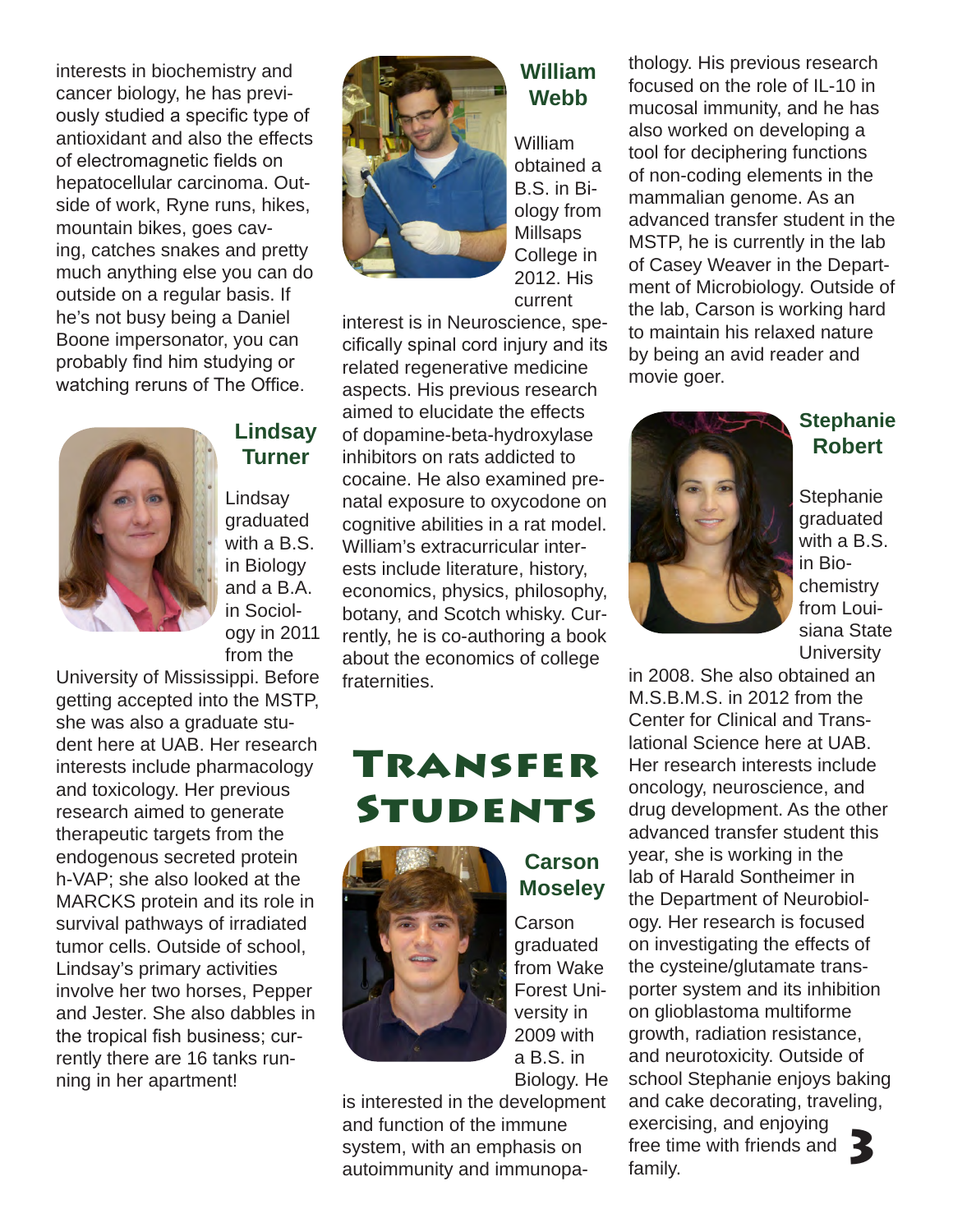### **Director's note continued...**

 Finally, I want to congratulate our students who received individual fellowships this year: Stacey Watkins (F31 from NINDS) and Faraz Sultan (F30 from NIMH). In addition, I want to congratulate my fantastic MSTP team (Randy, Mindy, and Lou) for the successes of our program over the past year. They all care deeply about this program and about each

student's welfare and I think they, along with our students, are a significant part of what makes the UAB MSTP one of the best atmospheres for developing physician scientists anywhere in the United States. Please come and discuss with me any ideas or concerns that you might have about the UAB MSTP.

### Graduating Class of 2012

#### **compiled by Jarrod Meadows**

### **Sarah Baxley**

*Residency:* OB/GYN – UTMB, Galveston, TX *Thesis*: The role of Wnt5a in mammary gland development

### **Sherry Yang**

Residency: Internal Medicine – St. Louis University, St. Louis, MO

Thesis: A TIMP2-armed conditionally-replicating adenovirus for the treatment of ovarian cancer.



### **Kayci Huff**

Residency: Internal Medicine – ABIM Research Pathway – UT Southwestern, Dallas, TX Thesis: The intestinal extracellular matrix as an innate regulator of effector T-cell responses

### **David Mayhew**

Residency: Radiation Oncology – UAB; Prelim Year – Baptist, Birmingham, AL

Thesis: Translation initiation signaling components altered by mechanical load dictate skeletal muscle hypertrophy

### **Lena Gamble**

Residency: Research Fellowship, NIH (Surgery Branch, NCI), Washington DC Thesis: Generation and analysis of the oncolytic efficacy of a conditionally replicating adenovirus bearing RGD modification on Pix and fiber capsid proteins

### Publications

Trends Neurosci. 2012 Jun 7. [Epub ahead of print] Unique biology of gliomas: challenges and opportunities. **Watkins S**, Sontheimer H

PlosOne. 2012;7(5):e37812. Epub 2012 May 18. Derivation of a myeloid cell-binding adenovirus for gene therapy of inflammation. **Alberti MO,** Roth



JC, Ismail M, Tsuruta Y, Abraham E, Pereboeva L, Gerson SL, Curiel DT.

**Jarboe JS**, Anderson JC, Duarte CW, Mehta T, Nowsheen S, Hicks PH, Whitley AC, Rohrbach TD, McCubrey RO, Chiu S, Burleson TM, Bonner JA, Gillespie GY, Yang ES, Willey CD. MARCKS Regulates Growth and Radiation Sensitivity and Is a Novel Prognostic Factor for Glioma. Clin Cancer Res. 2012 May 22. [Epub ahead of print] PMID: 22619307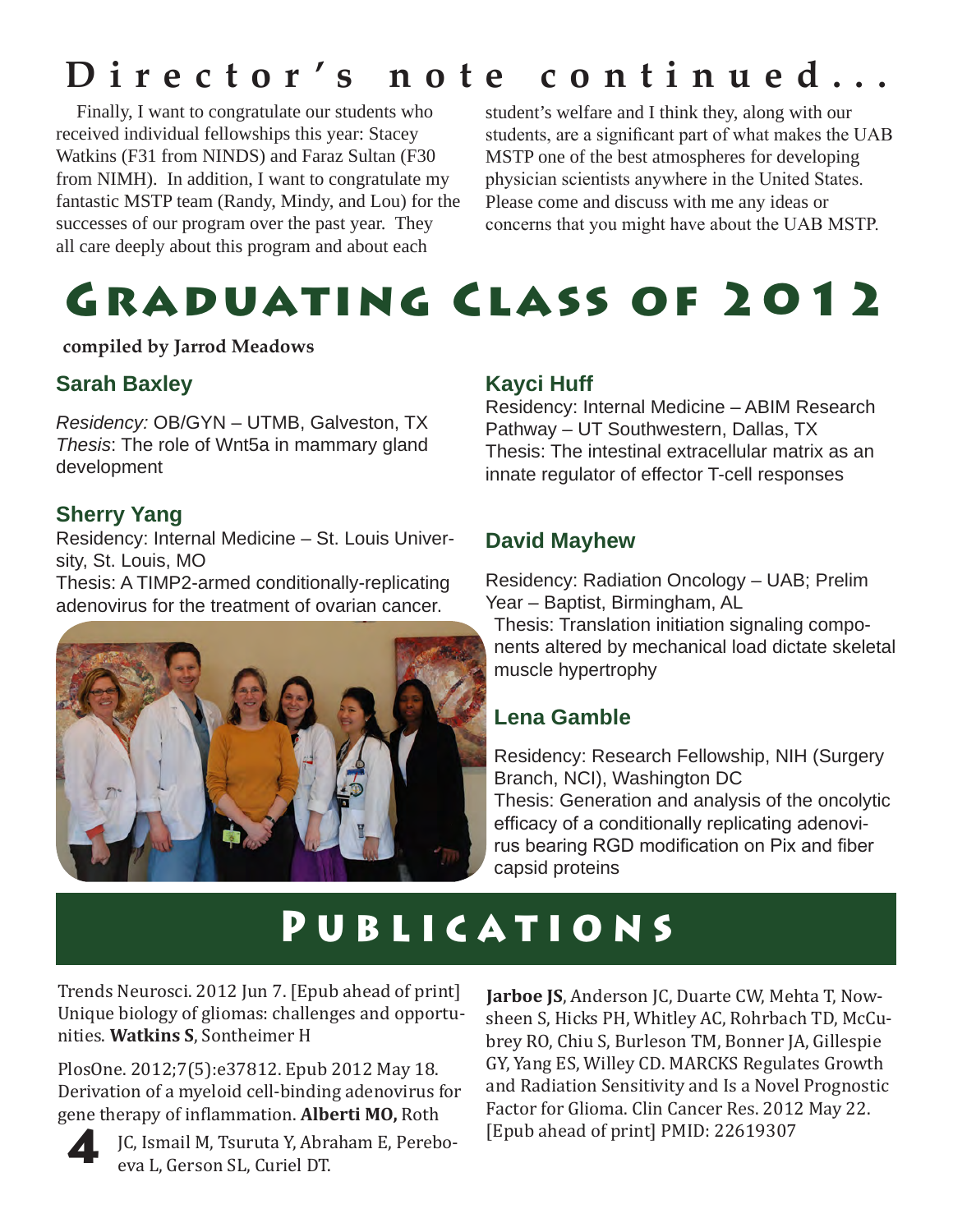# ANNOUNCEMENTS

Congratulations to Dr. Ryan Well's on a successful dissertation defense on Tuesday, June 26<sup>th</sup>. His thesis was titled, "Siderophore-mediated iron acquisition in Mycobacterium tuberculosis."

Congratulations to Travis Hull and Erika Gruss on the birth of their daughter, Olivia at 2:34PM March 23. She was 8lbs 11.9 oz.



Congratulations to Brian Warmus and Savannah Burleson on the birth of their daughter Zoey Mae at 2:33 AM on June 27. She was 8lbs 15.2 oz.



David Gaston and his wife Kate celebrated the birth of their daughter Adelaide Victoria Gaston. She was born at 3:20 AM on July 15, and was 9lbs 15.4 oz.

Congratulations to Katie Poholek on being awarded a CCTS TL1 grant!

Dr. Juan Calix defended his thesis, "Discovery and Characterization of Streptococcus Pneumoniae Serotype 11E Reveals a Novel Model of Serotype Evolution" May 31, 2012.

Congratulations to Simi Akinsiku on her recent wedding.



Stephanie Brosius married Brandon George on May 5.

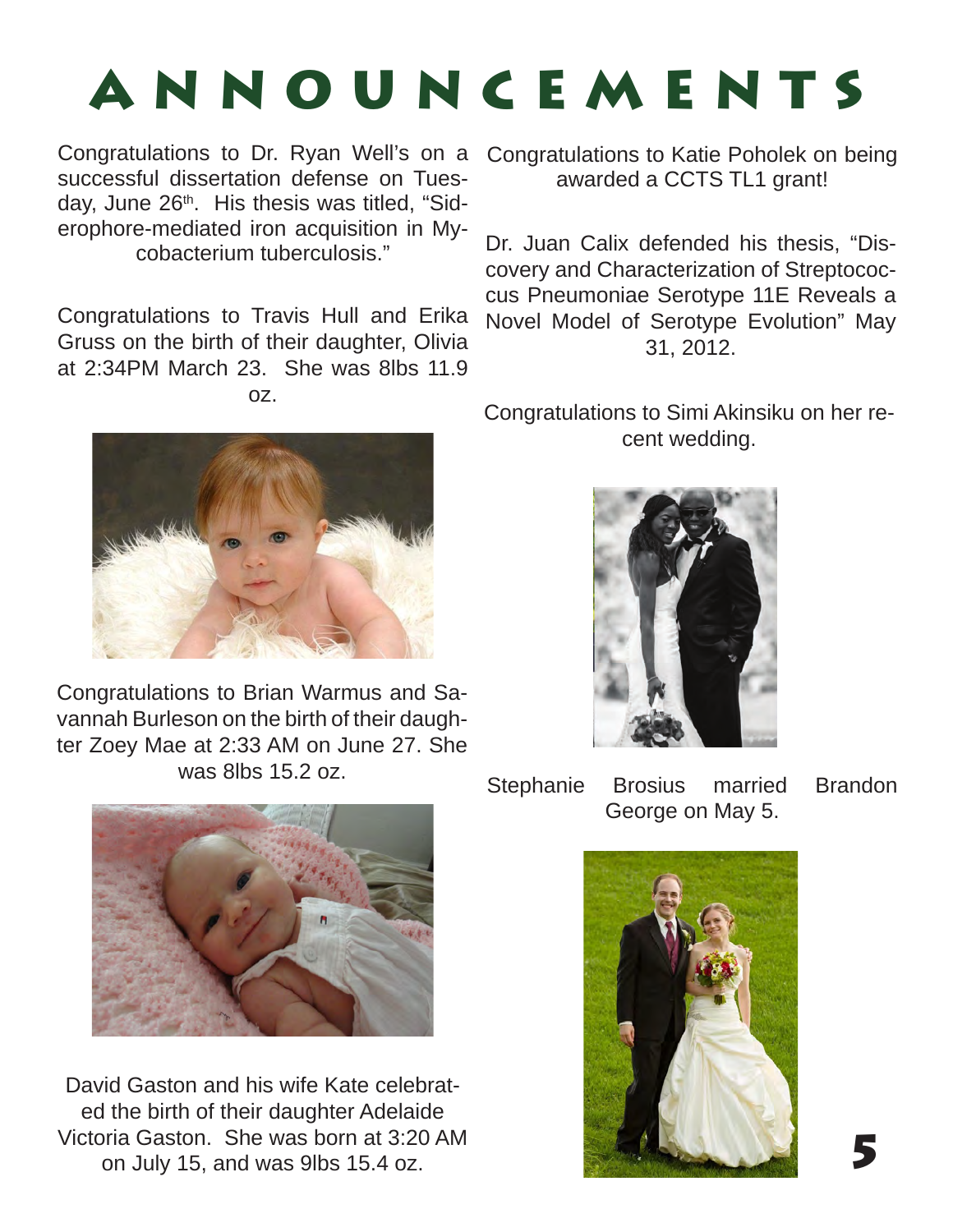### Creative Outlets in the Magic City

#### **written by Mika Guzman Karlsson**

As graduate students and medical students living in the greater Birmingham area, we spend a good amount of time away from our studies exploring fun and novel things to do around town. I mean, we are here for eight or so years, right? So might as well get to know the Magic City and what is has to offer. As such you might be inclined to explore the growing number of restaurants, coffee shops, and shopping opportunities offered on 2<sup>nd</sup> Avenue North as well as other surrounding downtown areas. Or perhaps you tend to save up your energy for larger seasonal events like The Sidewalk Film Festival, Secret Stages, or the Crawfish Boil? Then of course you can always explore the refreshing thirst quenchers provided by local breweries (I encourage you all support the city's third and newest brewery: Cahaba Brewing Company). And in an effort to offset the effects of too much food and beer, perhaps the outdoors is more your style and you rather spend most of your time finding that perfect running trail or cycling route.

Although this sort of urban and outdoor exploration is great, our eight(ish) years in Birmingham can also be used to explore some more personal artistic hobbies and interests. Have you ever been interested in exploring painting, drawing, quilting, or should I dare say, bookbinding, but just never had the opportunities to do so? Or perhaps you have a background in dance, music, or acting, and

you yearn to develop your skills further just in case this physician-scientist career doesn't work out. If you answered "Yes!" to any of these questions then I encourage you to explore the services provided by ArtPlay, an education and outreach initiative of UAB's Alys Stephens Performing Arts Center. Housed in a beautifully restored Victorian home on 19th St. South, close to the Five Points area, ArtPlay offer classes and workshops lead by a group of talented and dedicated teaching artists.

I recently enrolled in one of their classes entitled, "The Art of Music Production," which was taught by Eric Essix, a Birmingham native and accomplished jazz guitarist who has been inducted into the Alabama Jazz Hall of Fame. Besides being something different to do on Wednesday evenings, I found the class providing practical skills to further develop my amateur musical projects. With that said, there are several programs and businesses like ArtPlay that are spread out throughout Birmingham to nurture your artistic abilities and inspire your self-expression. So the next time you're debating how to spend your time away from Volker Hall or the lab, consider taking advantage of our city's creative outlets. I guarantee you will find these experiences extremely rewarding, and besides they make great talking points when you are enjoying Birmingham's fine dining and local breweries!

Upcoming events in birmingham

8/2 Jazz on the Porch @ Rucker Place 8/8 Van Halen @ BJCC Arena 8/9 Russian Circles @ Bottletree 8/10 Stokin' the Fire BBQ Competition and Festival @ Sloss Furnace 8/12 Robert Plant @ Alabama Theater

8/17 Art on the Rocks @ Birmingham Museum of Art 8/17-8/26 Birmingham Restaurant Week 8/24 Phish @ Oak Mountain Theater 8/24-8/26 Sidewalk Moving Picture Festival